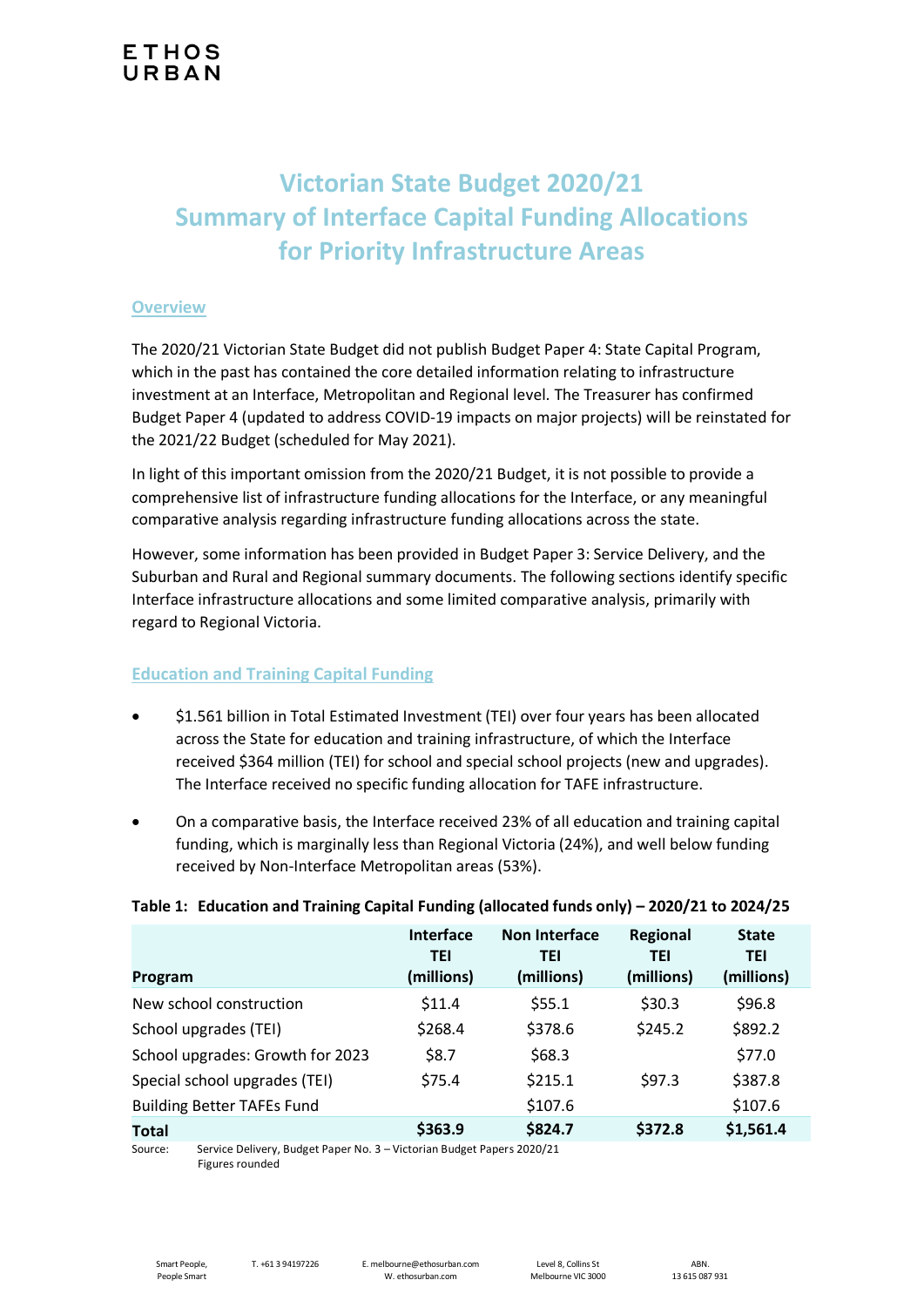# *Projects Funded*

- · Alkira Secondary College (\$1.000 million)
- · Badger Creek Primary School (\$9.011 million)
- Beveridge Primary School (\$1.000 million)
- Billanook Primary School (\$7.811 million)
- · Clyde North Station Primary School (\$11.370 million)
- · Diggers Rest Primary School (\$3.204 million)
- Emerald Secondary College (\$5.018 million)
- Exford Primary School (\$25.325 million)
- Fawkner Primary School (\$7.800 million)
- · Gladysdale Primary School (\$2.187 million)
- Gleneagles Secondary College (\$3.295 million)
- Hampton Park Secondary College (\$7.559 million)
- · Hoppers Crossing Secondary College (\$10.057 million)
- Lalor Primary School (\$12.923 million)
- Lalor Secondary College (\$26.175 million)
- Lilydale Heights College (\$11.300 million)
- Lilydale High School (\$6.370 million)
- · Mickleham Primary School (\$21.433 million)
- Mill Park Secondary College (\$11.600 million)
- Pakenham Consolidated School (\$10.000 million)
- Peter Lalor Secondary College (\$8.200 million)
- · Rosebud Secondary College (\$10.018 million)
- Strathaird Primary School (\$10.000 million)
- Sunbury West Primary School (\$10.497 million)
- Tooborac Primary School (\$1.117 million)
- Upper Yarra Secondary College (\$6.000 million)
- · Wallan Primary School (\$6.738 million)
- Western Port Secondary College (\$11.562 million)
- · Woodville Primary School (\$10.656 million)
- · Woori Yallock Primary School (\$10.504 million
- · Dromana Primary School (at least \$8.708 million);
- Jacana School for Autism (\$10.000 million)
- · Marnebek School Cranbourne (\$38.843 million)
- · Melton Specialist School (\$9.656 million)
- · Warringa Park School (\$7.966 million)
- · Yarra Ranges Special Developmental School (\$8.926 million)

## **Schools Land Acquisition**

• \$147.3 million (TEI) has been allocated for future new schools in the Interface LGAs of Cardinia, Casey, Hume, Melton, Wyndham, plus one in the Melbourne LGA.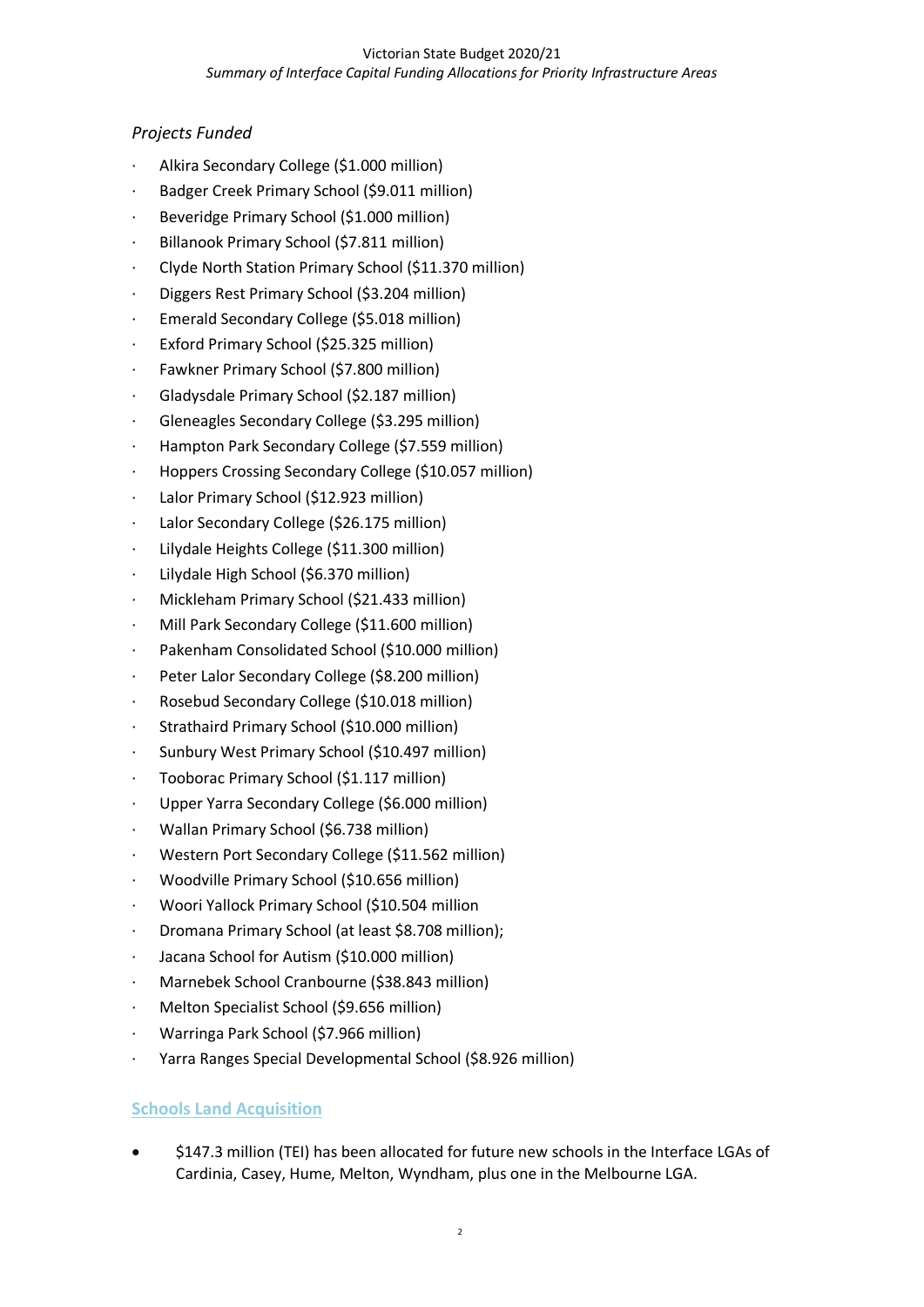# **Health**

- \$75 million (TEI) has been allocated to purchase land and undertake detailed planning and early works for a new Melton hospital.
- \$66 million (TEI) has been allocated to continue planning for 10 community hospitals and to acquire land in **Cranbourne, Pakenham, City of Whittlesea, Eltham, Point Cook** and the inner south.
- \$4.8 million (TEI) has been allocated to begin planning for the future expansion of the Werribee Mercy Hospital.
- Funding to deliver 24-hour operations at the Diamond Creek ambulance branch has been allocated (amount to be confirmed).
- In contrast, Regional Victoria has been allocated \$495.4 million (TEI) in specific capital health projects including upgrades to hospitals located in Geelong, Maryborough, Wangaratta, and Warrnambool. Additionally, the Regional Health Infrastructure Fund has been boosted by \$120 million (TEI). Overall, Regional Victoria has been allocated approximately four times the funding for health infrastructure projects compared to the Interface.
- On a Statewide basis, \$605 million (TEI) has been allocated to start implementing the Royal Commission into Victoria's Mental Health System's interim report findings and recommendations, with an investment of \$492 million to deliver 120 mental health beds in Geelong, **Epping**, Sunshine and Melbourne.

## **Road and Intersection Upgrades**

- \$117 million (TEI) has been allocated to upgrade Metropolitan roads and intersections, including the following located in the Interface:
	- · Cardinia Road and Henry Road intersection, Pakenham
	- · Melton Highway, Sunshine Avenue and Old Calder Highway intersection, Melton
	- · Mickleham Road and Aitken College intersection, Greenvale
	- Point Cook Road and Sneydes Road intersection, Point Cook
	- · Ryans Road and Wattletree Road, and Ryans Road and Wallowa Road intersection Eltham North.
- Funding of \$6.5 million (TEI) is provided to progress planning for a bypass of Bulla, to relieve pressure on the Sunbury to Bulla Road and improve transport connections in Melbourne's growing north.
- In contrast, Regional Victoria has been allocated \$827.4 million (TEI) to repair regional and rural roads, including significant upgrades of the Great Ocean Road and Princes Highway (between Traralgon and Sale).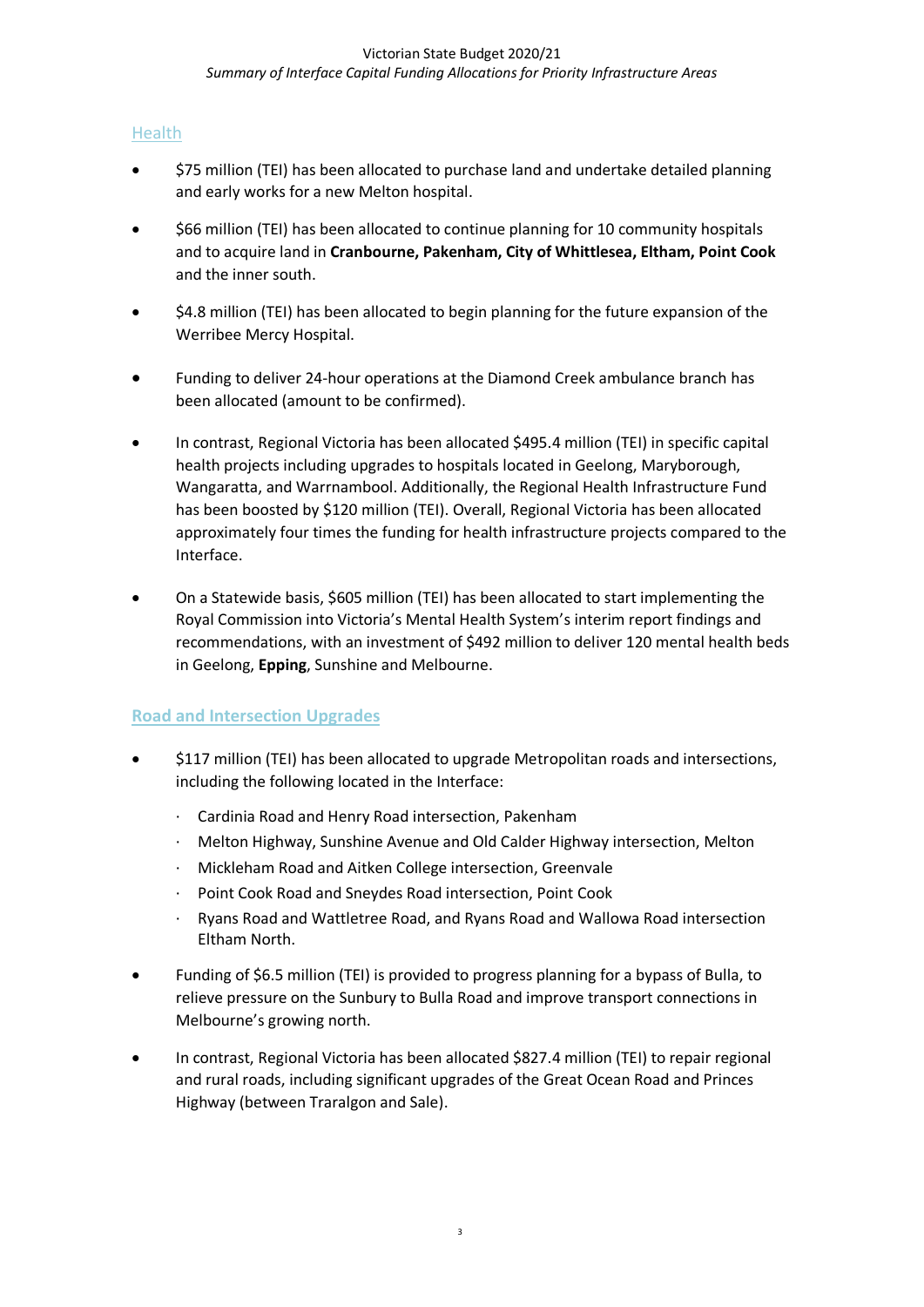# **Rail Upgrades**

- No specific Interface rail projects were announced in the Budget.
- However, \$3.8 billion (TEI) has been allocated to upgrade regional rail services, including \$2.0 billion (TEI) to progress the Geelong Fast Rail project, \$900 million (TEI) to upgrade the rail between South Geelong and Warn Ponds stations, \$400 million (TEI) for the Shepparton Rail Line Upgrade Stage 3 and \$260 million for the Warrnambool Rail Line Upgrade Stage 2.

### **Bus Service Improvements**

• \$4.2 million (TEI) has been allocated to address critical safety issues, accelerate the delivery of **a new bus service connecting Mernda and Craigieburn**, network reform and **service upgrades on the Mornington Peninsula.**

## **Courts and Justice**

- \$272 million (TEI) has been allocated for the new Wyndham Law Court to deliver a new western metropolitan headquarters court, with hearing rooms, mediation suites, and a specialist family violence court to meet the expanding need in this growth corridor. The new Wyndham Law Court is part of plans to develop the future Werribee Justice Precinct, which includes the new Wyndham police station.
- \$10 million (TEI) has been allocated for new police stations at Narre Warren and Clyde North
- \$16.3 million (TEI) in Non-Interface Metropolitan funding is allocated for upgrade and expand the Sunshine Law Courts.

## **Revitalisation Projects**

• \$20 million (TEI) has been allocated to support new revitalisation projects (improved public spaces) in Boronia, **Lilydale**, Noble Park, Reservoir, **Tarneit** and **Melton**.

## **Recreation/Open Space**

• \$52 million (TEI) has been allocated for upgrades at parks and locations including Albert Park, Braeside Park, Brimbank Park, **Dandenong Ranges, Mornington Peninsula,** Organ Pipes, **Plenty Gorge, Point Cook**, and other locations around Victoria.

#### **Growing Suburbs Fund**

• \$75.2 million has been allocated to the Growing Suburbs Fund (GSF) for 2020/21. This one-year funding is aimed at delivering hundreds of local infrastructure projects in the Interface and in peri-urban areas (which are located in Regional Victoria).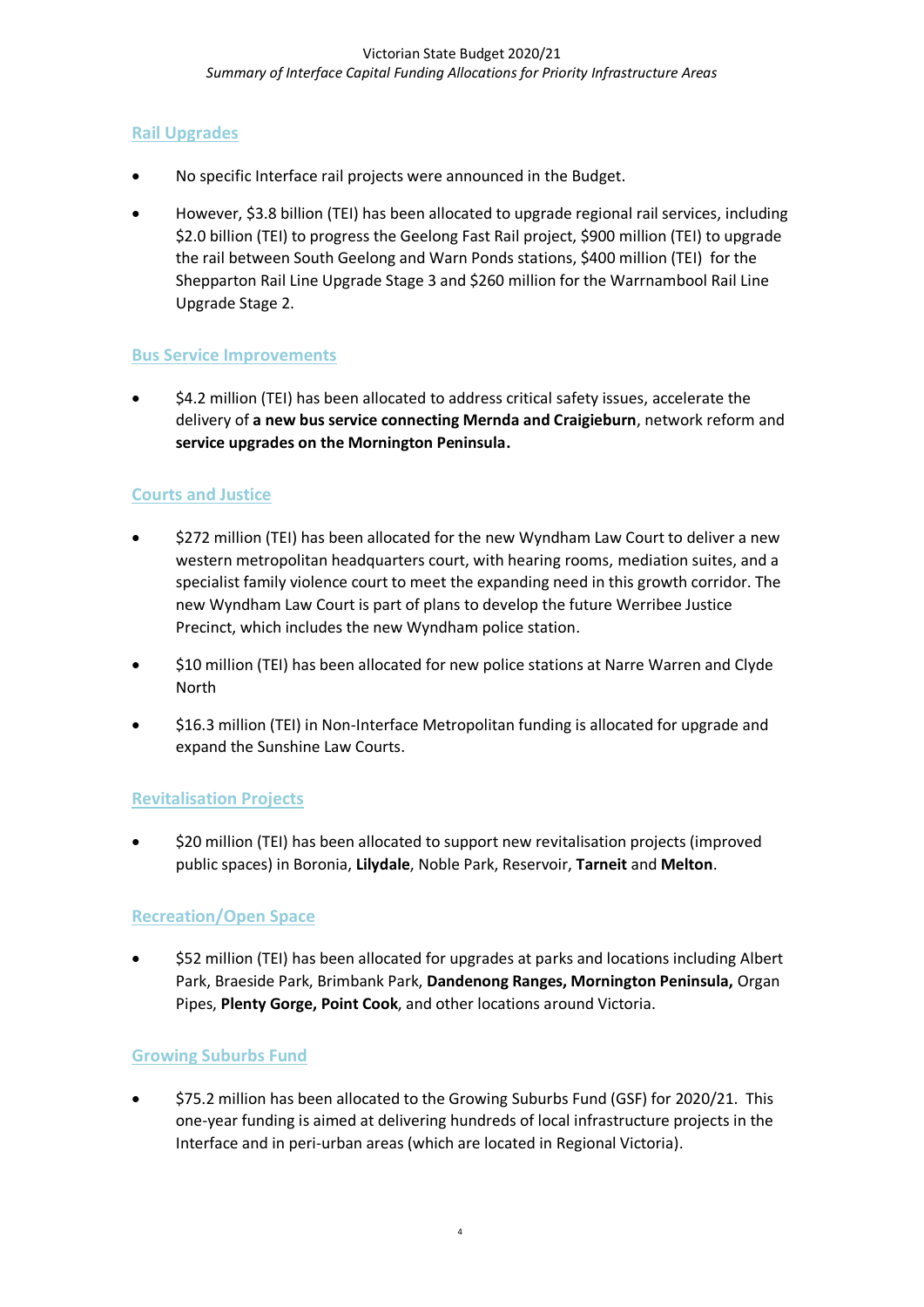- However, Stage 1 of 2020/21 funding (\$25.0 million) has already been allocated, with Stage 2 providing approximately \$50.2 million for new projects for the remainder of the financial year.
- GSF 2020/21 Stage 1 for the first time included access to the Fund for six peri-urban growth LGAs. Overall, the Interface LGAs received approximately \$19.1 million in funding (76%) and the peri-urban LGAs \$5.9 million in funding (24%).

|  | Table 2: Growing Suburbs Fund 2020/21 - Stage 1 Allocations |  |
|--|-------------------------------------------------------------|--|
|--|-------------------------------------------------------------|--|

| Program         | <b>Projects</b><br><b>Funded</b><br>(No.) | <b>Funding</b><br><b>Allocation</b> |
|-----------------|-------------------------------------------|-------------------------------------|
| Interface LGAs  | 23                                        | \$19,053,968                        |
| Peri Urban LGAs | 5                                         | \$5,946,032                         |
| <b>Total</b>    | 28                                        | \$25,000,000                        |

Source: Service Delivery, Budget Paper No. 3 – Victorian Budget Papers 2020/21 Figures rounded

- Interface projects funded as part of the \$25.0 million GSF Stage 1 allocation are:
	- · Princes Highway Trail, Cardinia LGA (\$989,824)
	- · Strong Drive Children's Centre Redevelopment, Casey LGA (\$1,000,000)
	- · Orana Community Place Early Years Facility, Casey LGA (\$353,000)
	- · Olive Road Sporting Complex Community Pavilion Redevelopment, Casey LGA (\$1,000,000)
	- · DS Aitken Reserve Skate Park Upgrade, Hume LGA (\$210,000)
	- · Melba Avenue Streetscape Upgrade, Hume LGA (\$105,000)
	- · Coopers Hill Drive Reserve Upgrade, Hume LGA (\$142,500)
	- · Kirwan Park Upgrade, Hume LGA \$117,500)
	- · Diggers Rest Community Pavilion, Melton LGA (\$2,500,000)
	- · Wallan Community Hub, Mitchell LGA (\$850,000)
	- Kilmore Family and Children's Centre Expansion, Mitchell LGA (\$1,108,644)
	- · Flinders Civic Hall Redevelopment, Mornington Peninsula LGA (\$2,250,000)
	- · Eltham Leisure Centre Solar Panels and Associated Infrastructure, Nillumbik LGA (\$270,000)
	- · Hurstbridge Community Multi Use Facility Upgrade, Nillumbik LGA (\$705,000)
	- · Mernda Social Support Services Facility, Whittlesea LGA (\$1,240,000)
	- · Mill Park Library Public Surrounds Upgrade, Whittlesea LGA (\$450,000)
	- · Rochdale Square Neighbourhood Centre Revitalisation, Whittlesea LGA (\$362,500)
	- · Carrington Children's Centre outdoor learning and playspace upgrade, Whittlesea LGA (\$150,000)
	- · Community Energy Efficiency Program, Whittlesea LGA (\$250,000)
	- · Tarneit North Masterplan Implementation Project, Wyndham LGA (\$2,500,000)
	- · Biomass to Energy Plant Coldstream Transfer Station, Yarra Ranges LGA (\$500,000)
	- · Upwey Skate Park, Yarra Ranges LGA (\$150,000)